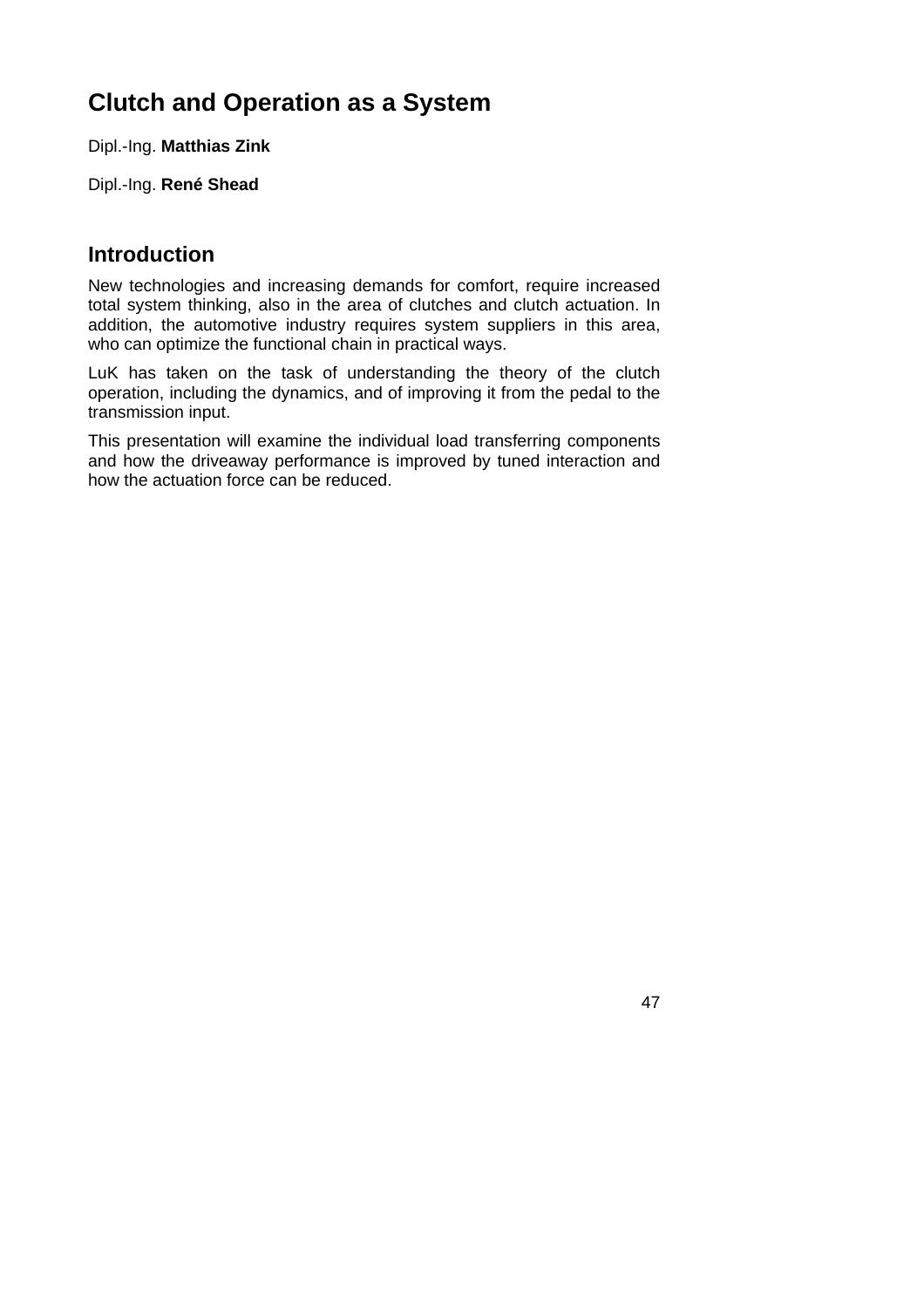# **General Goal**

The clutch manufacturer is required to develop an optimal pedal solution with the clutch parameters (Figure 1).



Figure 1: Clutch / operation set-up

For the driver, this should provide a vehicle with a clutch that is guaranteed to have

- flawless release behavior,
- favorable actuation pedal force and pedal travel characteristics,
- noise- and vibration-free actuation, and
- a good modulation behavior during driveaway and shifting.

The clutch manufacturer can only influence a part of the major parameters to meet the above demands.

Hence, it is apparent that optimal function is only achieved if the entire functional chain is considered.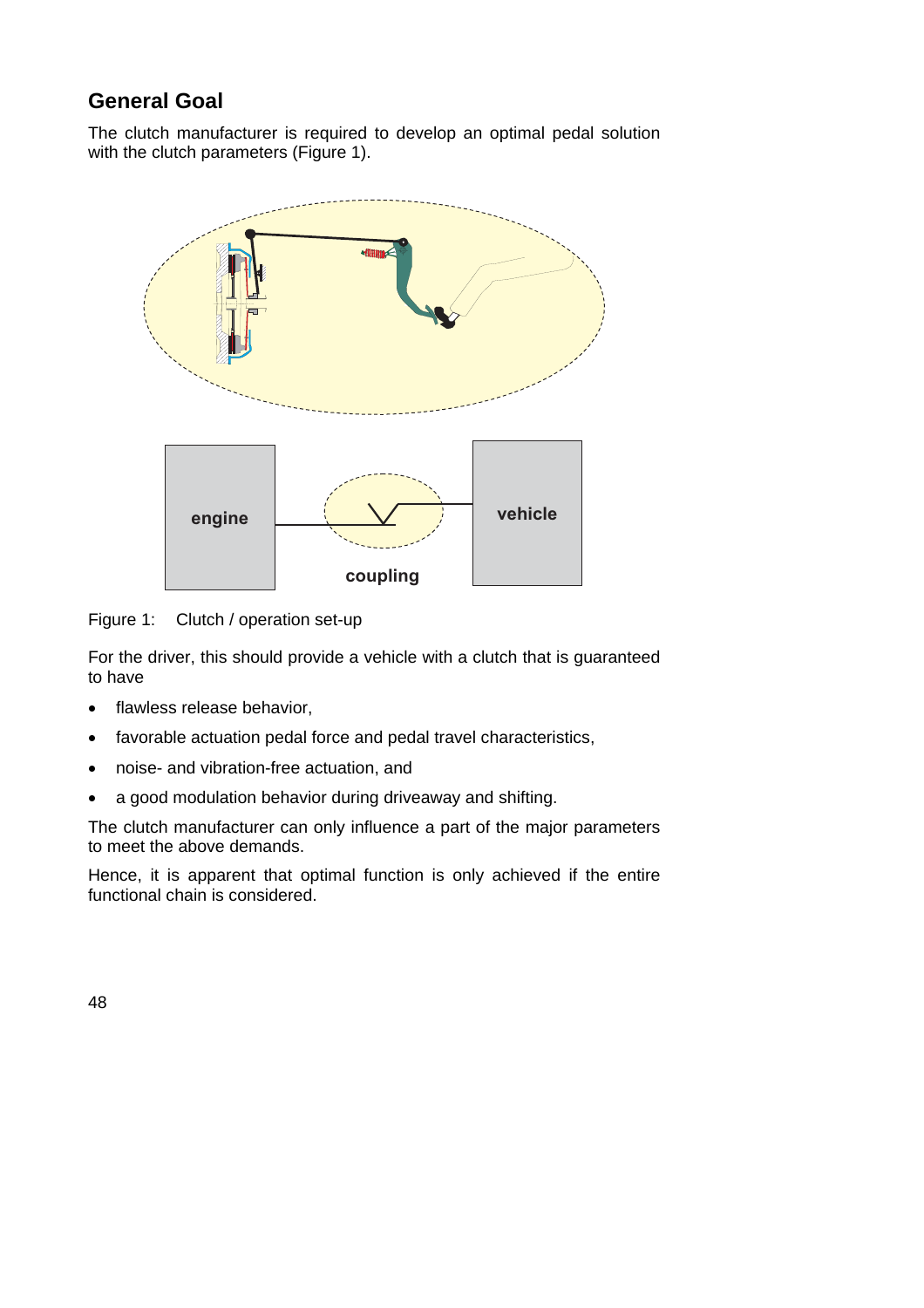



Only if all part functions of the clutch system are tuned to one another in a practical way and if the influences from the engine and chassis are considered, can a first class overall function of the clutch system be expected.

The overall view must be guaranteed by this system consideration, which was complicated thus far by the different requirements of the car manufacturers for the engine, transmission and chassis.



Figure 3 : Consideration of the release system by LuK

The previous black box "release system" (Figure 2) should be broken down, with the intent of better exploiting the potential of clutch and actuation and hence of optimizing the system overall.

Therefore, a few years ago, LuK established a team of five engineers who took on this task and determined a series of new effects. The most important parameters to influence the entire system will be summarized below.

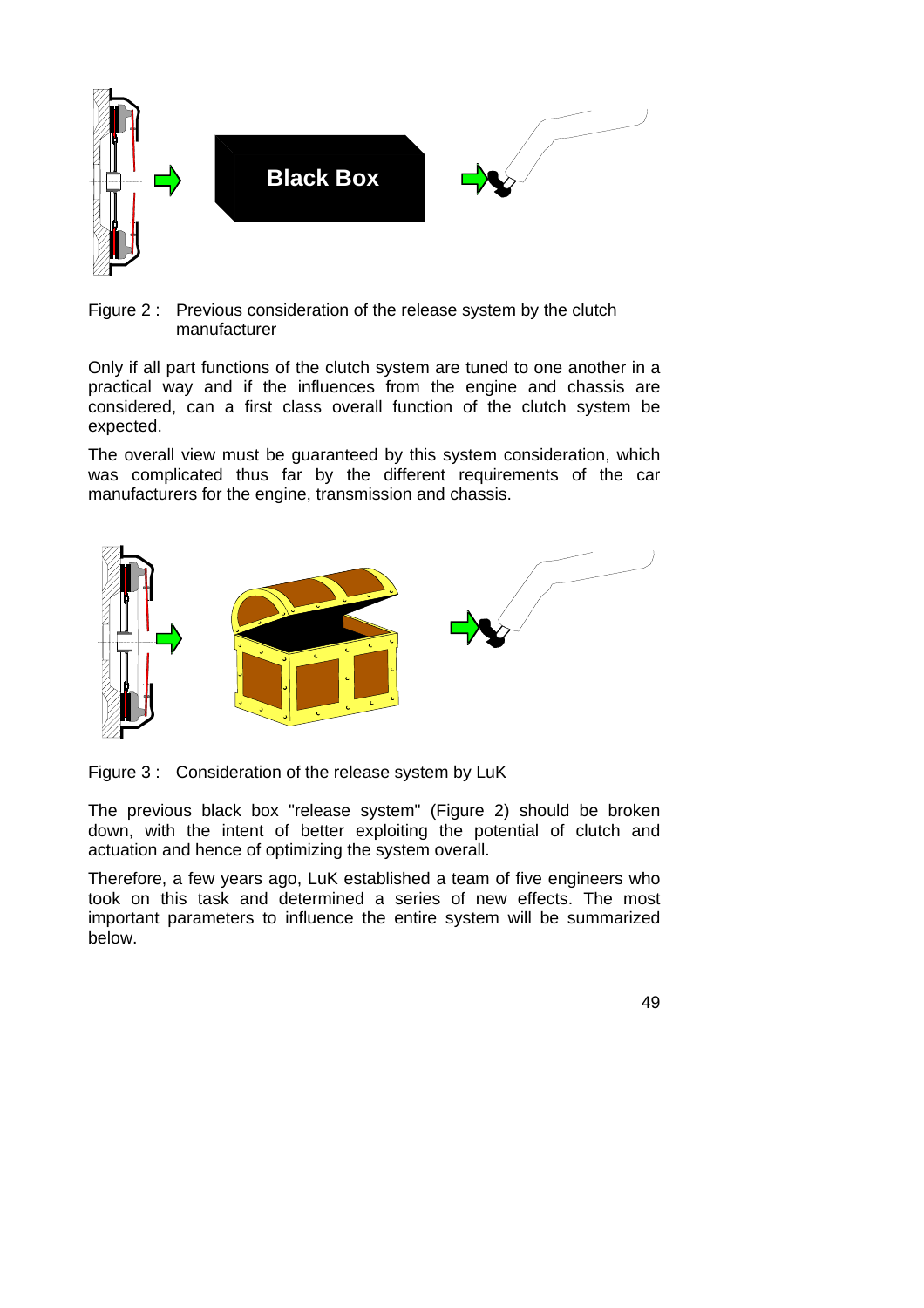### **Elasticity in the Clutch / Operation System**

Figure 4 illustrates the travel transmission function "release travel over pedal travel" of an actuation system. The ideal curve as well as a measurement at room temperature (green line) and in warm operating conditions (red line) are shown; deviations from the ideal curve represent the travel losses of the release system. The increased elasticity of the release system as a function of the temperature leads to a significant shift in the clutch separation point towards the end of pedal travel.



Figure 4: Measurement of the release travel when cold / warm

The transmission function of the entire release system can essentially be described by a single ratio and elasticity.

In order to determine the loss portions of the individual actuation components, as well as the dependence of these losses on temperature, the representation illustrated in Figure 5 was used for the entire system analysis.

The travel losses on the pedal (x axis) present for the defined release force on the clutch (y axis) are shown here. Hence, for maximum release force, the loss travel increases from 30% of the total pedal travel to 55% in warm conditions.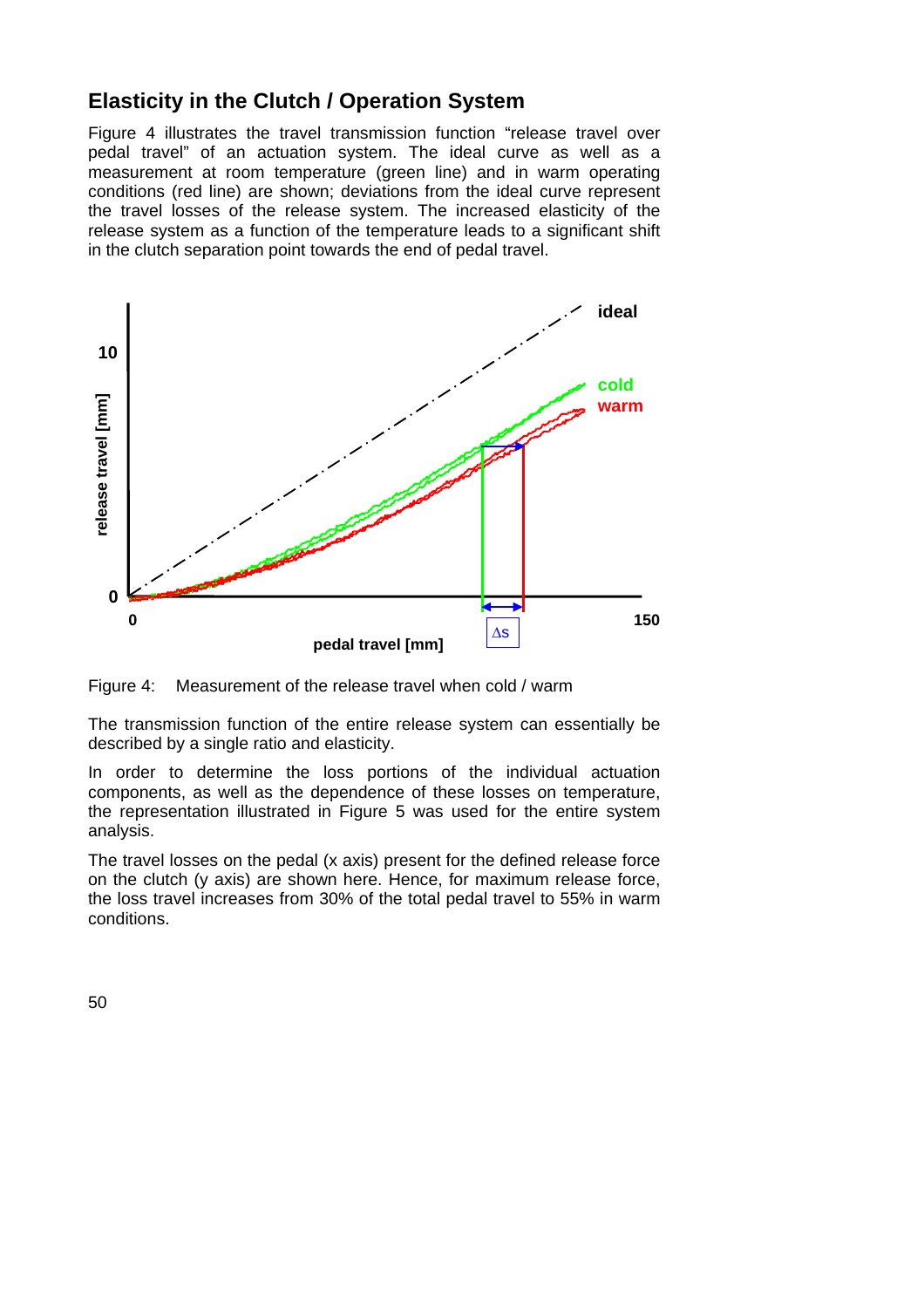

Figure 5: Elasticity's (reduced to pedal travel, cover stiffness not shown)

The illustration of individual elasticity's, reduced to the pedal travel, shows which elasticity's influence the total travel loss the most.

Depending on the quality of the system, the travel loss amounts to up to half of the pedal travel. The components (diaphragm spring fingers, release fork) located on the high force level and low ratio stage have the most influence on the position of the coupling points, hence on the beginning of the torque build-up and on the separation behavior. At the same time, it is apparent how the elasticity's change due to temperature. In the above example, the components – slave cylinder and hydraulic line – exhibit the most potential for improvement.

With this illustration, it is possible to usefully evaluate the different elasticity's in the mechanical system, the semi-hydraulic system and the central hydraulic system.

A comparative consideration can also be made with the frictions in the entire system. The combination of both considerations allows for the study of the influences of force and travel hysteresis.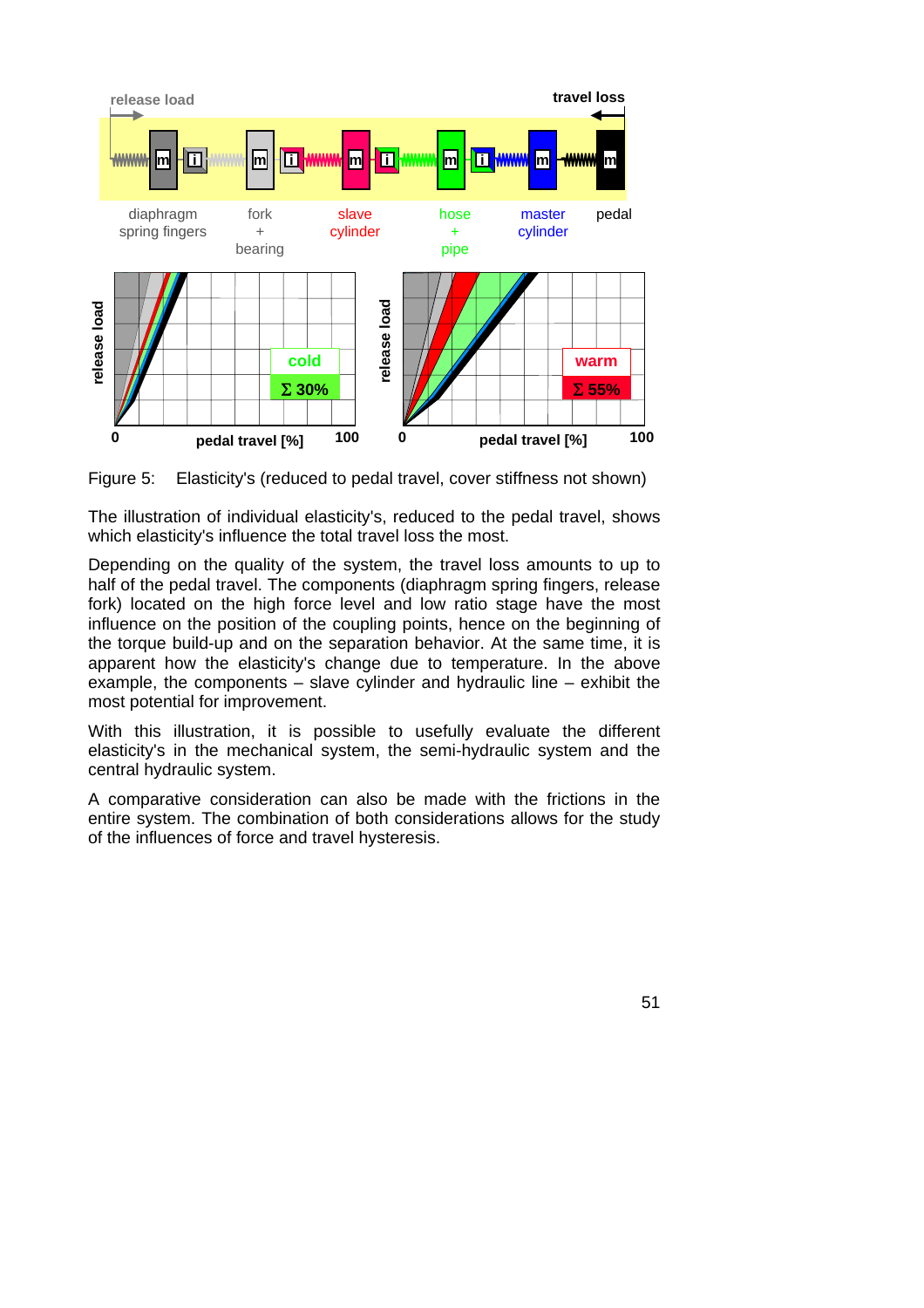# **Vibrations in the Clutch / Operation System**

There are more ways to identify pedal vibrations and actuation noises (e.g., eek, whoop, scratch, etc.) than for almost any other phenomenon. This provides a clear indication that the types of excitation and the vibration transmission are numerous for this type of complex system.

Examples for excitations of vibrations in the system clutch and operation are:

- Axial or bending vibrations from the crankshaft and flywheel
- Unperpendicular release bearing
- Vibrations of the engine-transmission assembly
- Alignment between engine and transmission
- Actuation alignment

To understand the entire vibrational system, to separate the various influence variables and to be able to represent the corresponding remedies in both computation and practice, the entire system was set up as a vibration model at LuK.



#### Figure 6: Vibration model

In the following case, this model provides information that is representative of many problems that can be solved in this way.

A strong, high-frequency and pedal travel-dependent actuation noise occurred in one vehicle.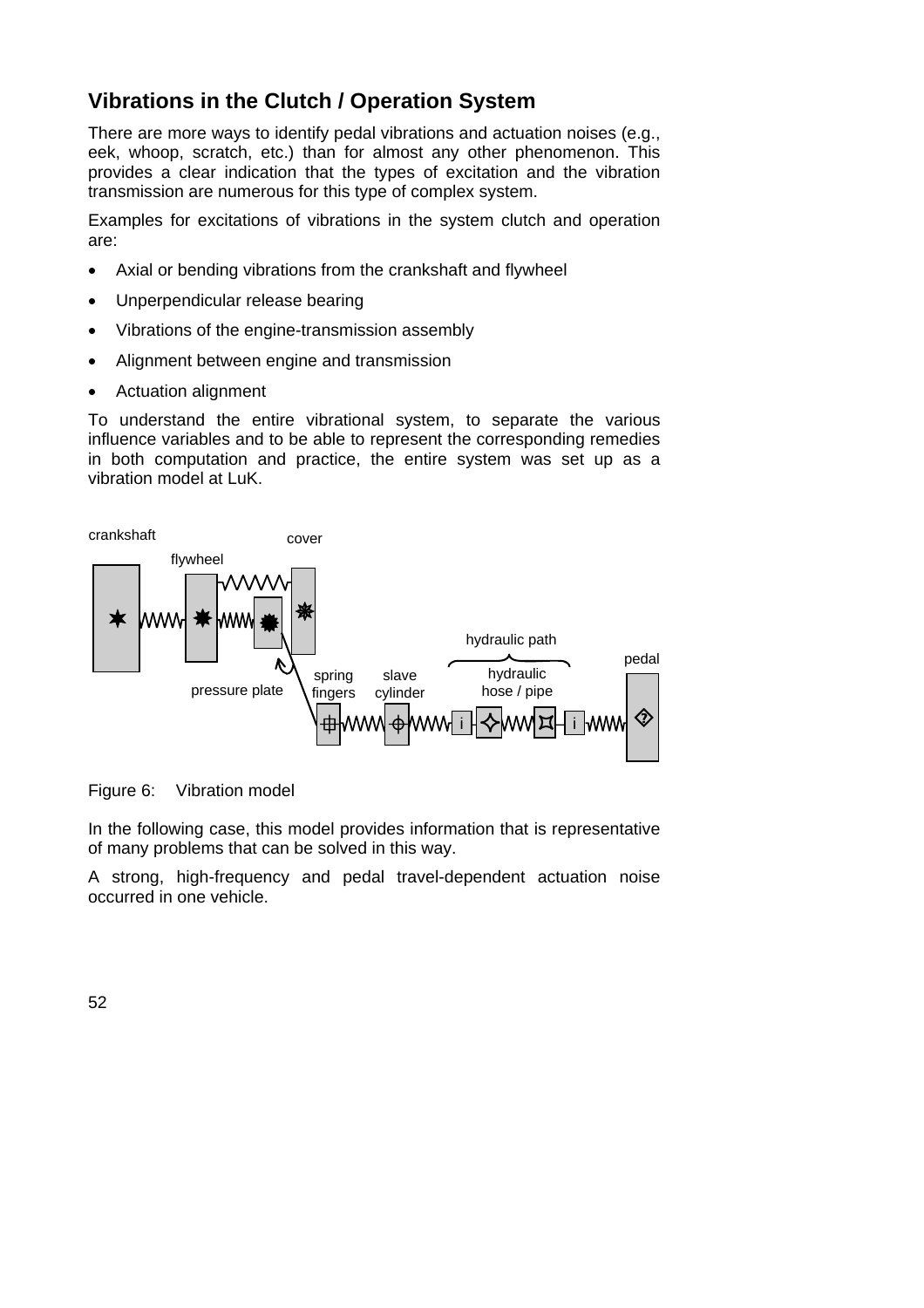A natural frequency analysis of the vibration model results in a correspondence of the cover natural frequency and the frequency of a standing wave in the fluid column of the hydraulic travel, which leads to good noise transmission in the release system.



Figure 7: Natural modes of the release system

The natural mode of this standing sound wave in the fluid corresponds for a mechanical system to a string clamped on both ends.



Figure 8: Natural mode of a clamped string

Theoretically, this can be avoided by detuning the two frequencies, thus by changing the cover stiffness or the length of the hydraulic line. In the above case, the steel hydraulic line was lengthened by approx. 20 cm, which is the simplest solution. This solution completely eliminated the actuation noises, without having a negative effect on the elasticity in the release system.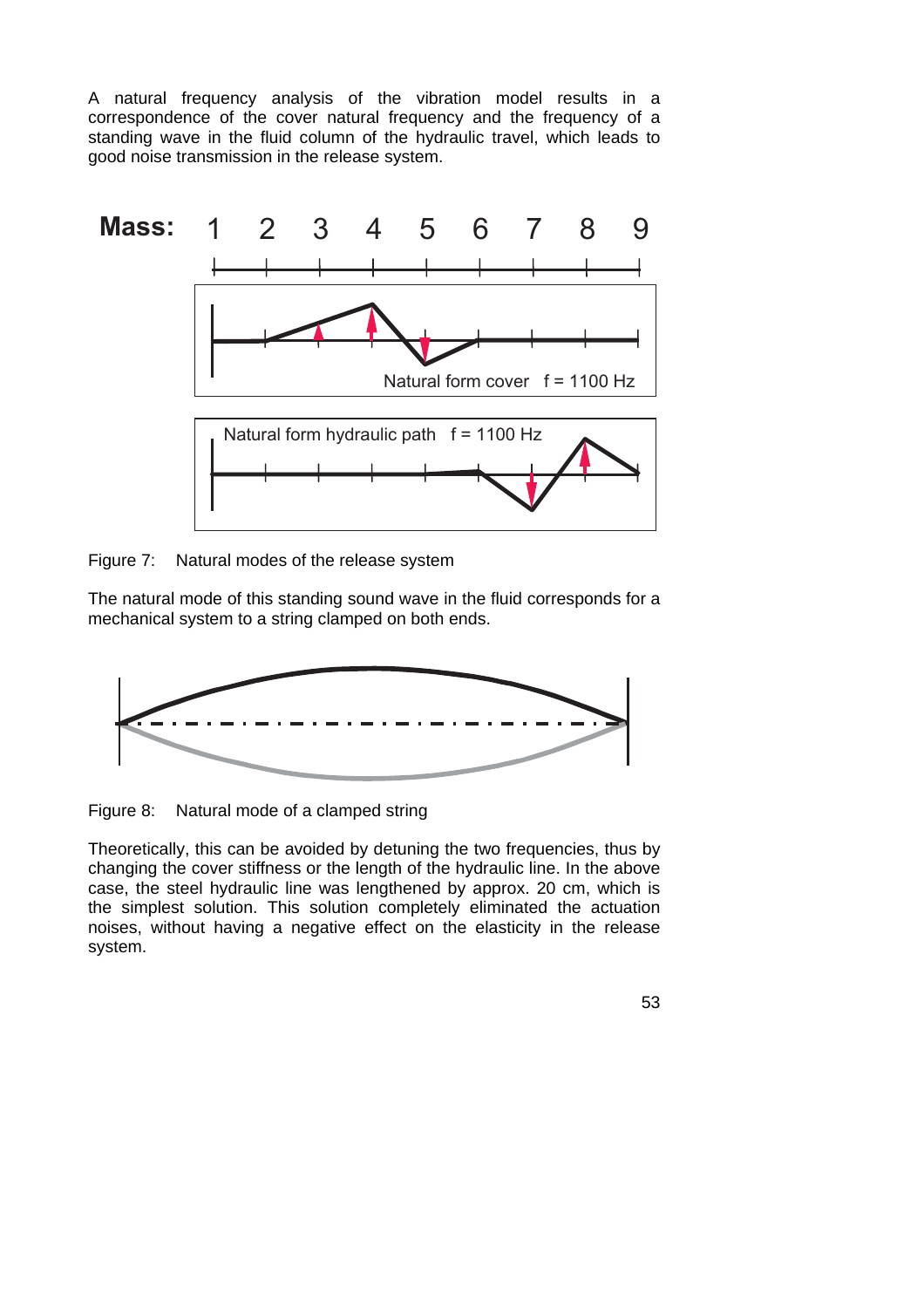This example illustrates how vibrations, that are excited and transmitted in the clutch and release system, can be described and how improvements can be developed using the simulation program. The critical areas of the individual components were shown. For the pressure plate for example, the simulation program also considers a release travel-dependent natural frequency, because of the surrounding springs. Remedies can be provided depending on the problem by using a "soft connection" for the pressure plate.

The effects of the crankshaft dynamics (axial and bending vibrations) or excitations from out of perpendicular release bearings ("slanted position of the diaphragm spring") result in reactions on the clutch that are recognized in the timeframe through simulation and thus, can also be prevented. Hence, it is possible to depict the influences of friction and damping. The simulation makes it possible to design the damping elements in the pressure plate as well as to define the friction and damping equipment in the hydraulic or mechanical actuation system.

The "rapid engagement" procedure can also be simulated. In addition to friction and damping, the distribution of the masses and ratios in the release system play a decisive role here.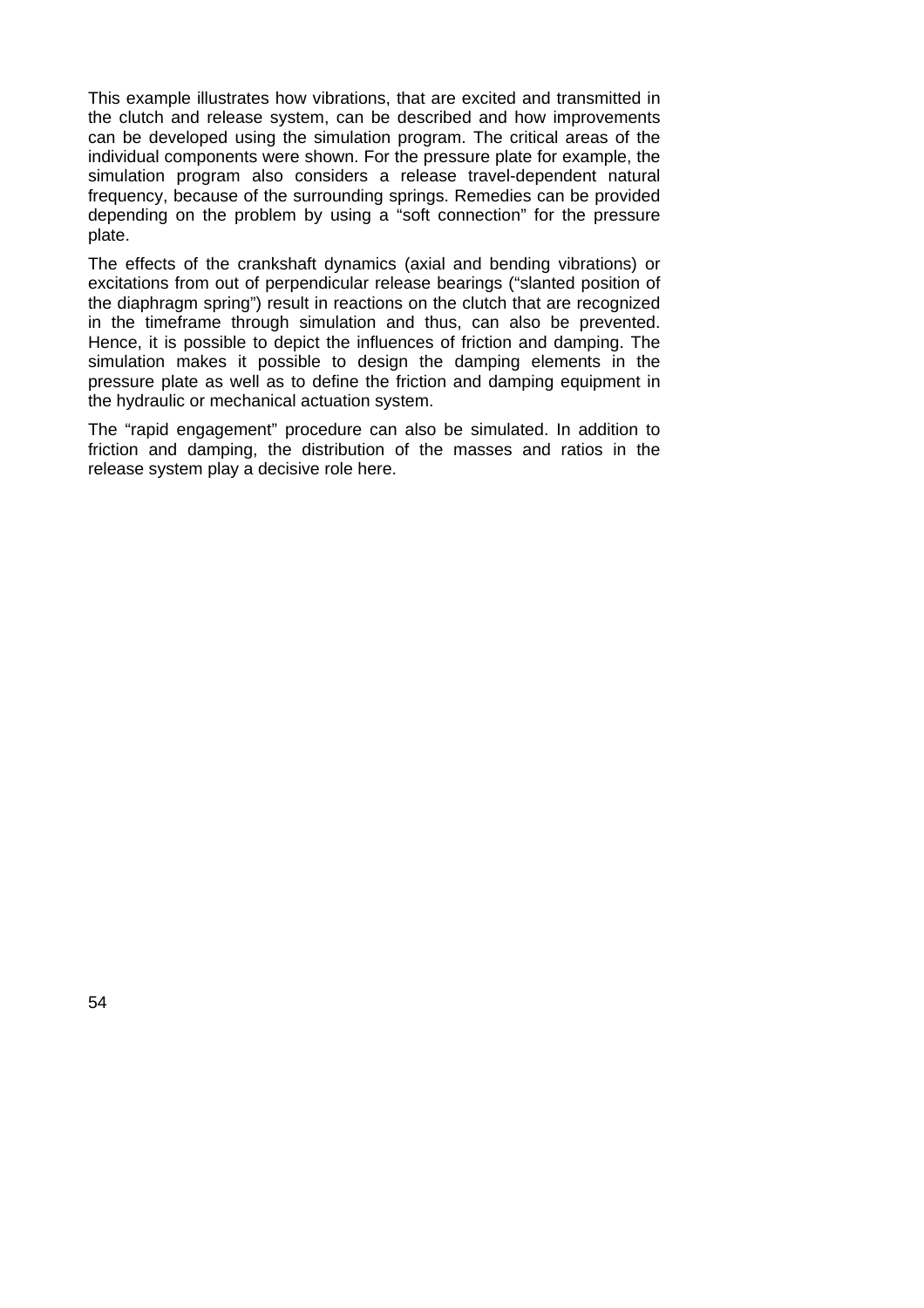## **Clutch Modulation During Driveaway**

Changes to the driving profile due to a higher proportion of city driving or traffic jams, or major changes to the entire vehicle, lead to a critical evaluation of the driveaway performance in many vehicles, particularly at idle.

Significant changes to the entire vehicle that stress the clutch and release system layout with regard to modulation are:

- Small capacity, super-charged engines that reach a high maximum torque, but have low idle torque.
- High maximum engine torque's result in high clutch torque's and high release forces.
- Lowering the idle speed as well as reducing the engine-side rotating masses decrease the flywheel energy during driveaway.
- New injection technologies (particularly for diesel engines) change the engine speed stability during driveaway.
- Clutch systems with reduced forces offer potential in assembly standardization, in the area of clutch and release systems with lower release system ratios.
- The introduction of longer axles results in an increase of the effective vehicle mass reduced to the transmission input shaft.

An added difficulty is that vehicles have predominantly been subjectively classified as having either good or poor driveaway performance, because there were no objective parameters and insufficient measurement and simulation options to describe the driveaway characteristics.

Problems during driveaway are generally attributed to the clutch because it connects the "rotating engine mass" and the "standing vehicle mass". The factors influencing driveaway characteristics and how these factors can be measured and evaluated using measurement and simulation, will be illustrated below.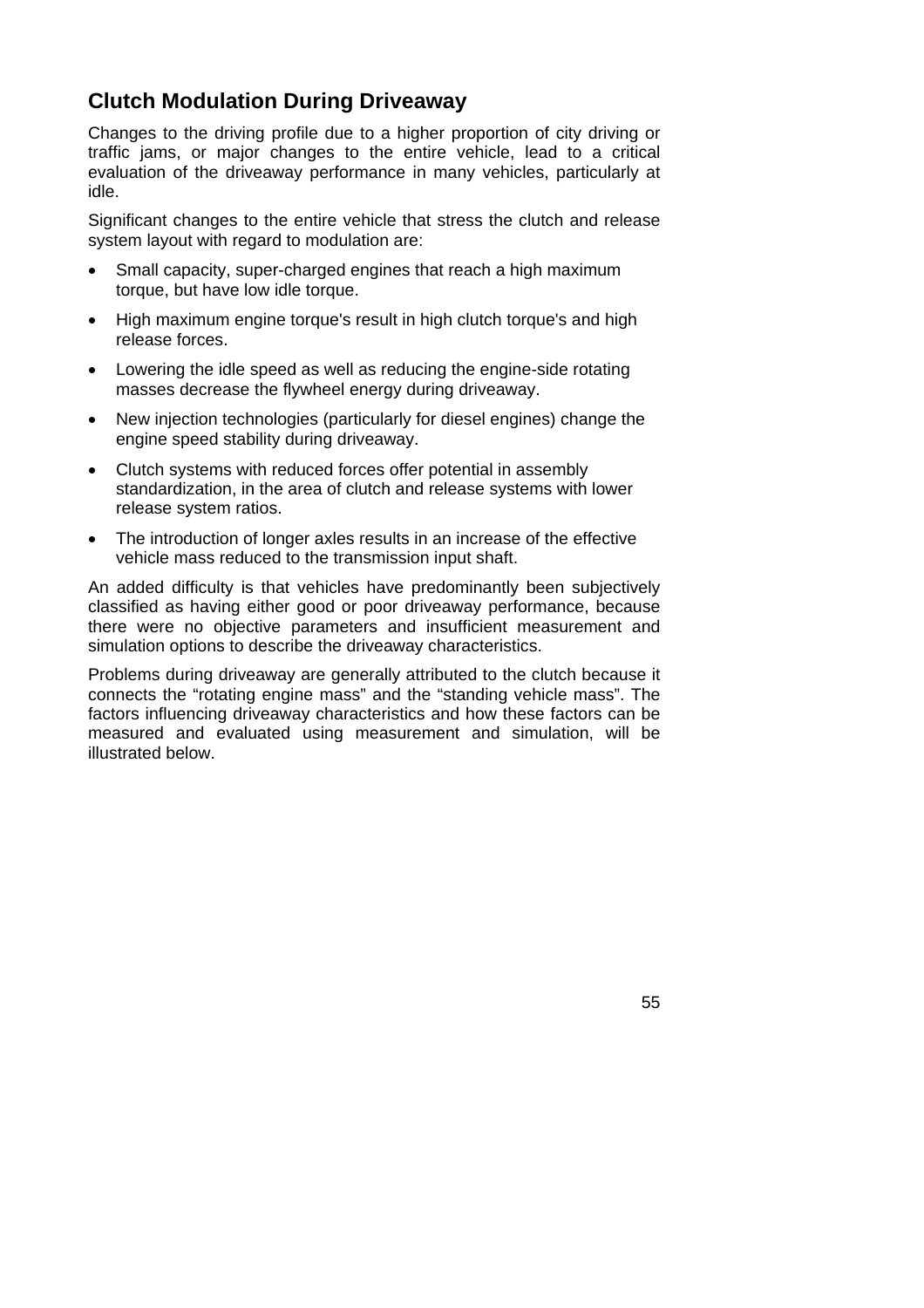The factors involved in driveaway can be classified as shown in Figure 9:



Figure 9 : Influencing parameters during driveaway

In practice, the clutch is almost always proven to be a part of the influencing variables. Various measurement and simulation options were developed at LuK in order to better understand, evaluate and effect positive changes in the individual factors and their interactions.

The driveaway performance of three vehicles will be compared and studied as an example of this systematic procedure. Three different vehicles with similar piston displacement, but with different actuation systems, are used.

To conduct this study, the vehicles **A**, **B** and **C** are broken down into their corresponding sub-systems (clutch, release system, engine, vehicle).

First the clutch is considered. This corresponds to the current "classic" scope of the task of a clutch manufacturer with regard to its options for influencing driveaway characteristics.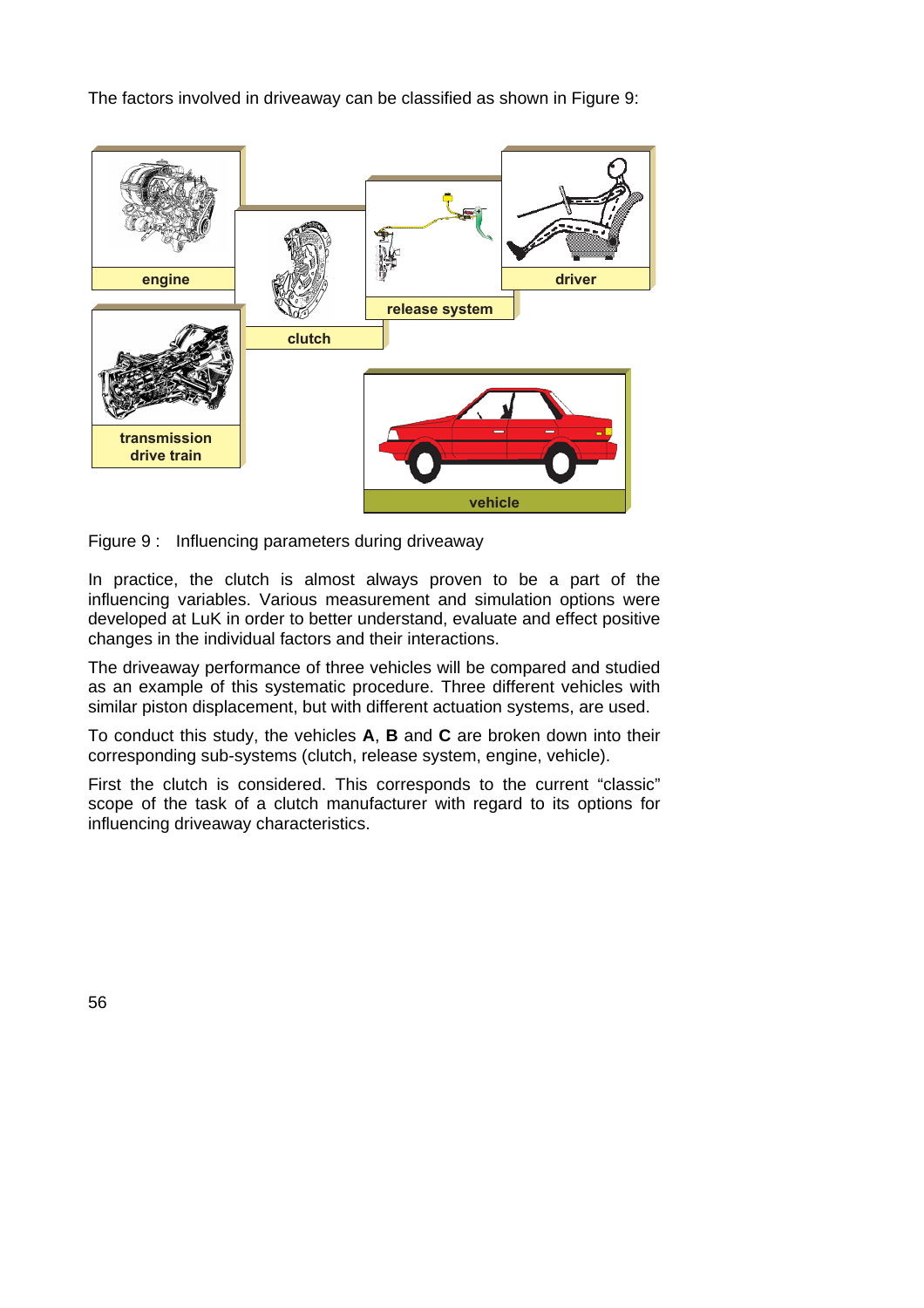

Figure 10 : Clutch torque as a function of the release travel

Figure 10 illustrates the three fundamental clutch torque curves (**A** / **B** / **C**), which all lead to the same maximum clutch torque with the same release travel.

Clutch **C** is shown here as having the steepest characteristic in the torque range (≤ 150 Nm) that is decisive for driveaway. Clutch **A** is shown having the shallowest. Hence, clutch **A** would initially be classified as the easiest to control.

These three clutches were installed and measured in the corresponding vehicles.



Figure 11 : Determination of characteristic values during engagement to describe the release system

To determine the influence of the actuation system, the clutch is engaged by a spindle unit, which acts upon the clutch pedal; the vehicle is fixed by means of a load cell. This load cell records the torque build-up of the clutch as a function of the pedal travel, which is influenced accordingly by the ratio and the elasticity of the release system. As this measurement is taken, the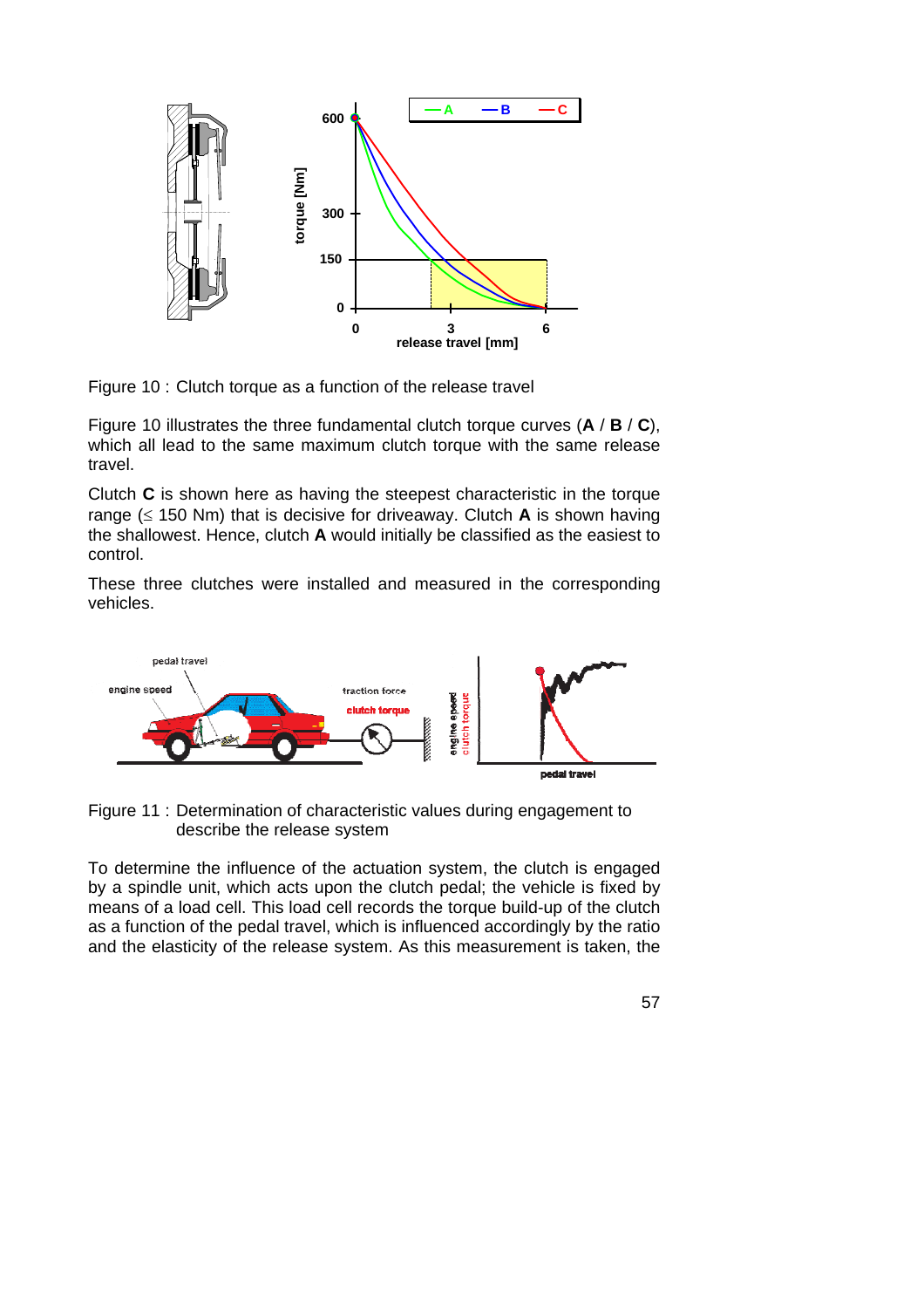engine speed is also measured. The engine behavior as well as the level of the stall torque attained when closing the clutch at different speeds while in idle provides information about the quality of the engine and the engine control.



Figure 12: Clutch torque over release travel and pedal travel

Figure 12 (right) illustrates curves **A, B** and **C** of the three different clutches with the applicable release systems in the vehicles. The curves show the modulation travels for the clutch torque on the pedal. All three curves are standardized to the same engagement point, and thus all have the same pedal travel at zero torque. The curve runs over the pedal travel up to the "STALL torque" attainable at idle, at which point the engine stalls. This value is indicated as a bold dot.

System **A** still shows the shallowest torque curve over the pedal travel. The torque curves **B** and **C** are practically identical along the pedal travel due to the higher release system ratio of vehicle **C**.

Hence, systems **B** and **C** now pose identical requirements on the driver and on the engine, although the applicable clutches are laid out very differently along the release travel (see Figure 12, left).

The engine influences result from the STALL torque achieved. Vehicle **C** has the highest engine torque available at idle. Vehicle **B** reaches only half this value, therefore stalls more easily during driveaway.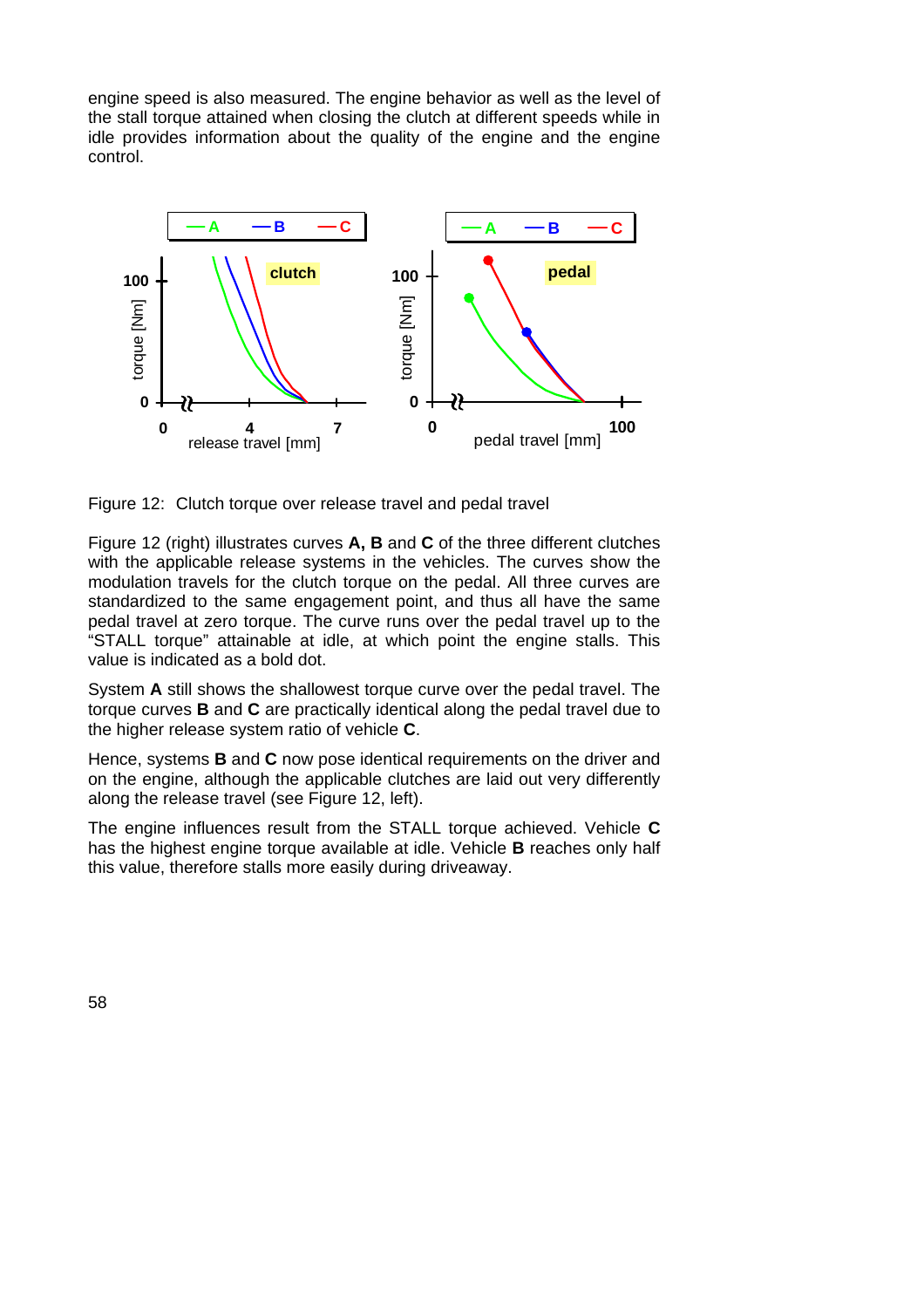

Figure 13 : measurement of driveaway characteristics

This is confirmed by the driveaway measurement (Figure 13), in which the clutch is engaged by a spindle unit connected to the clutch pedal. The vehicle, however, is not fixed. The limit engagement speed [mm/s] determined in this test - at which the vehicle is still able to drive away at idle - provides a characteristic value upon which vehicles could be compared objectively with regard to driveaway performance.

Studies conducted so far on 20 different vehicles at LuK show that a good subjective evaluation (> Rating 6) is achieved after a limit engagement speed of 25 mm/s. At higher limit engagement speeds, the vehicle drives off without any problems.



Figure 14: Comparison of the clutch torque, pedal limit speed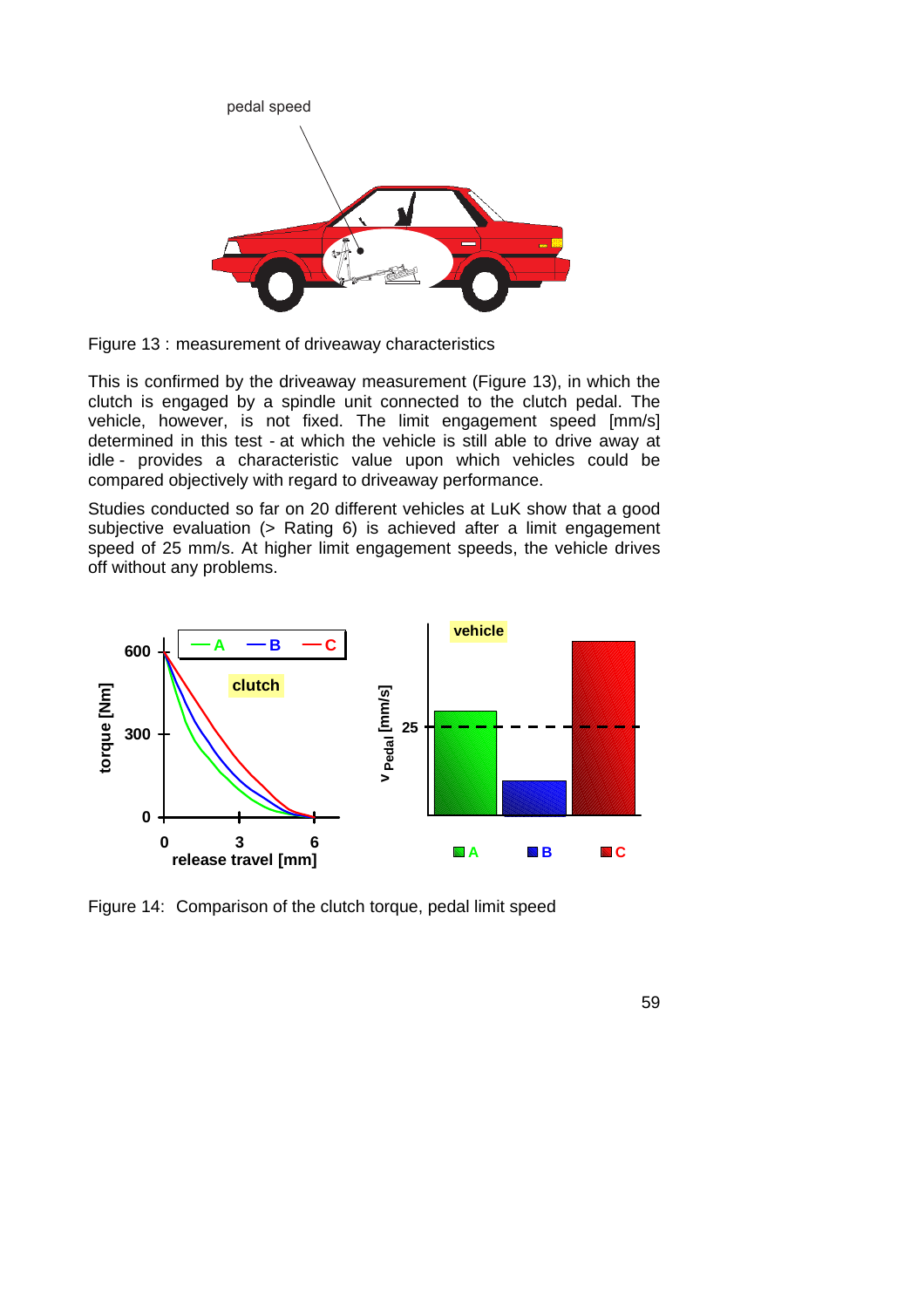Figure 14 illustrates the maximum engagement speeds possible on the clutch pedal of the three comparison vehicles. Vehicle **C** was subjectively rated with Rating 10, vehicle **B** with Rating 3, vehicle **A** with Rating 7. This corresponds to the characteristic value achieved in the driveaway performance test. The result is initially surprising because a better driveaway performance had been expected in vehicle **A** than in vehicle **C**, based on the clutch characteristic curves. This further proves that it is wrong to design the individual components without considering the entire vehicle.

The band width from 5 mm/s to 60 mm/s, i.e., from rating 1 to rating 10, for all of the pedal limit speeds measured so far on different vehicles shows that there is a need for action here.

The information obtained from these measurements is sufficient to systematically compare vehicles and to dispose of the subjective evaluation technique.

In order to replicate the behavior of the real driver and of the real actuation speed on the clutch pedal, basic observations were carried out at LuK. The extent to which ergonomic considerations and the characteristic of the pedal force curve influence the engagement process were studied.

The following experiment comes to mind (Figure 15).



Figure 15 : Simple ergonomic consideration

Although equal displacement forces are required in both cases, in the seated position on the left, subjectively less exertion is required than on the right. From this biomechanical perspective, the "controlled variable" necessary for actuation in the following consideration was not assumed to be pedal force on the foot, but rather the torque at the hip point.

To this extent, the driver's leg is thus a part of the release system. The weight of the leg acts as a preload on the pedal.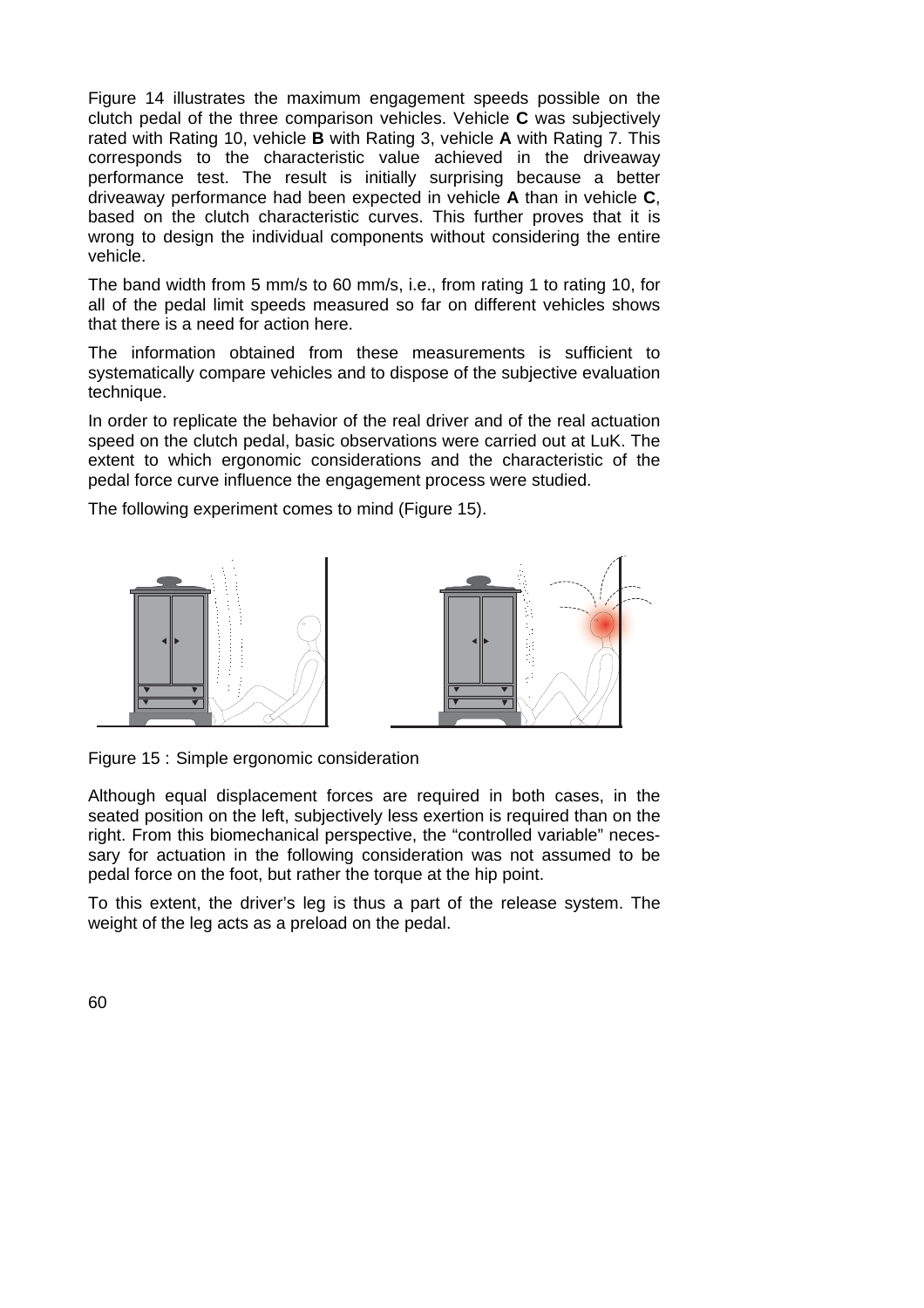A study on the driver seat position is illustrated in Figure 16. The comparative consideration of two different seat positions shows the extent to which this torque can be influenced by ergonomic considerations for the same pedal force characteristic. Seat position 1 leads to a sharp drop-off in the torque characteristic curve. It is easy to imagine that the driver cannot modulate the pedal with this sharply dropping or rising gradient as well as with a horizontal torque curve.

Therefore, the seat position must also be considered in the future.



Figure 16 : Simple driver model

All of the influential parameters described for engine speed control via the clutch, the release system and up to the drive train were combined by LuK into a single simulation program. The reliable torsion vibration calculation program was used as the basis. This allowed for an important step to be taken in the simulation of real driveaway processes. With this simulation tool, it is now possible to vary and evaluate each of the factors that influence the driveaway performance listed in Figure 9.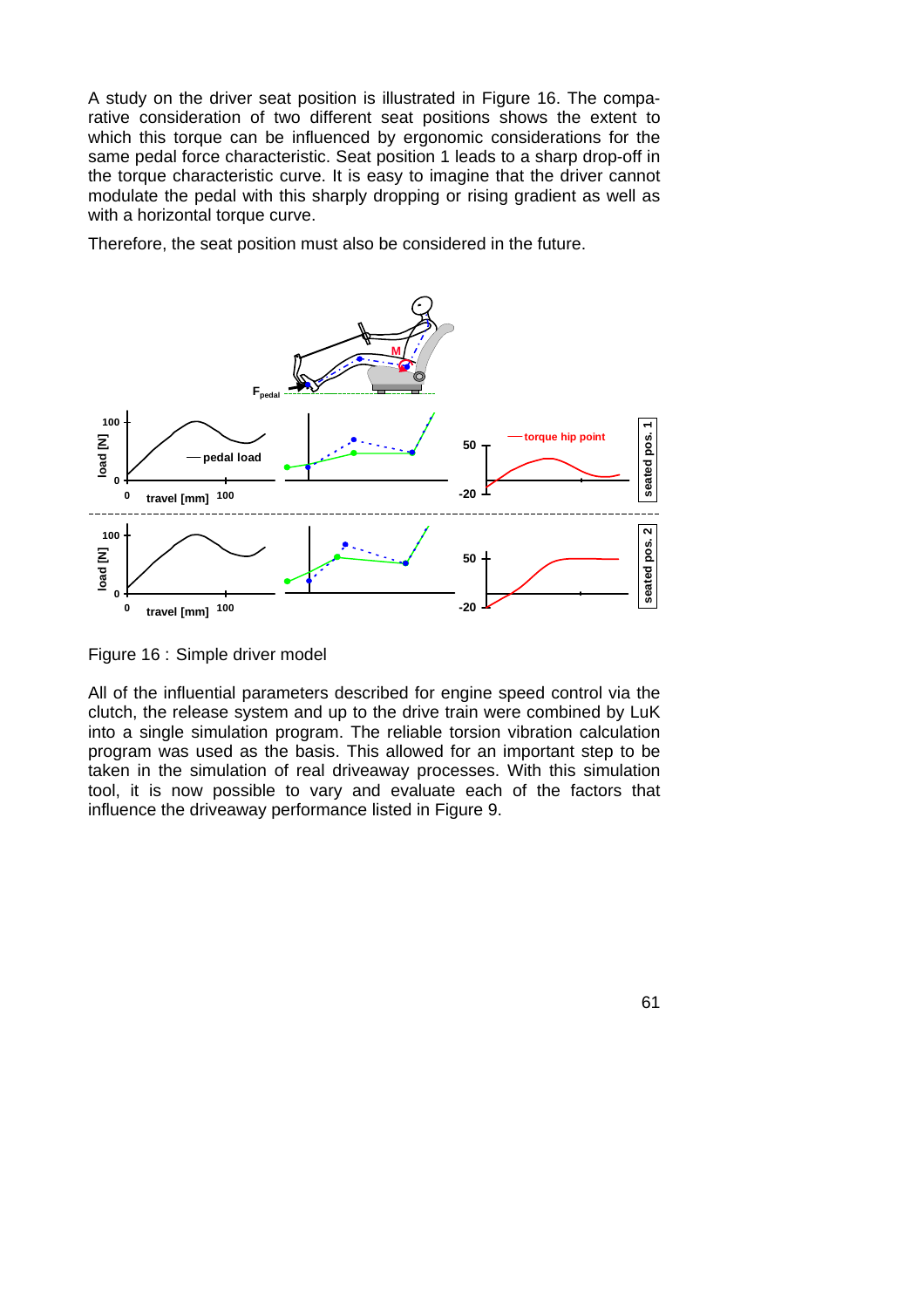

Figure 17 : Simulation model of the driveaway process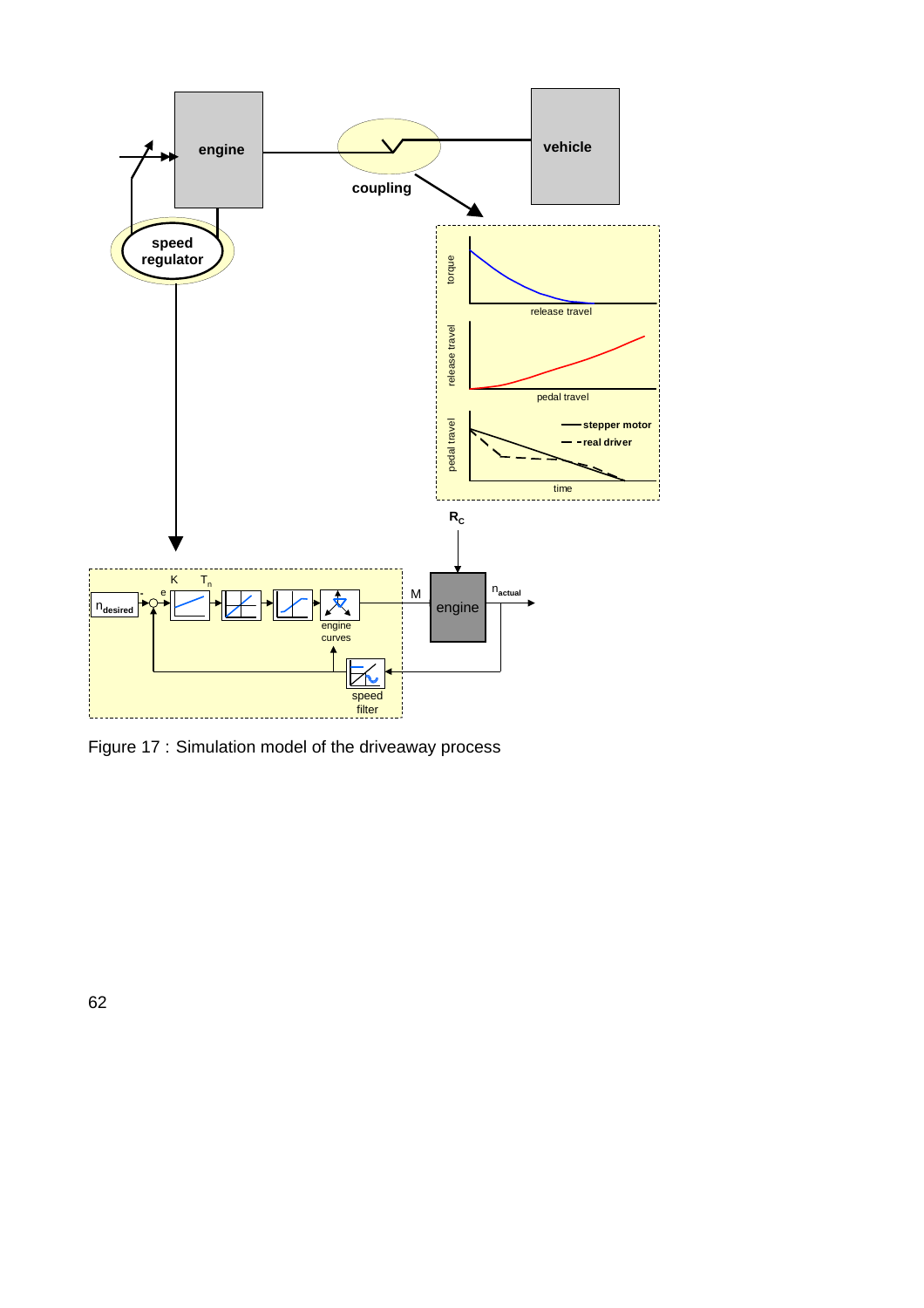Figure 17 illustrates the individual program modules. The friction coupling depicts the interface between the engine and the vehicle. Hence, it represents the function of clutch, release system and driver. Elasticity's, ratios and frictions of the release system are integrated at this point.

The clutch is thus closed by the driver or by a spindle system (see measurement) at the pedal with "pedal travel over time" input. This function can also assume any characteristic, for example, the influence of force and travel hysteresis on the driveaway performance, during reversal of the pedal movement direction, can be realized.

The engine speed control can be achieved in two different ways. The speed can be controlled by means of a PI or PID regulator or the speed can be controlled by means of the real engine map. In this case, the controller is subject to the dependencies on the throttle position, speed and torque that are specified in the map.

Currently, the data to replicate the engine controls in the simulation model on the vehicle are obtained by a simple test. To do this, the reaction of the engine is measured when subjected to defined torque jumps, similar to the tractive force measurement in Figure 11. Furthermore, this allows for a comparative consideration of the engine controls independent of the clutch.

Figure 18 and Figure 19 illustrate two examples. The quality of the engine control can be determined from the engine's reactions to the torque jumps.

Figure 18 shows strong engine speed oscillations after each torque jump. The engine in Figure 19 exhibits short breaks in the speed, however, adjusts immediately thereafter.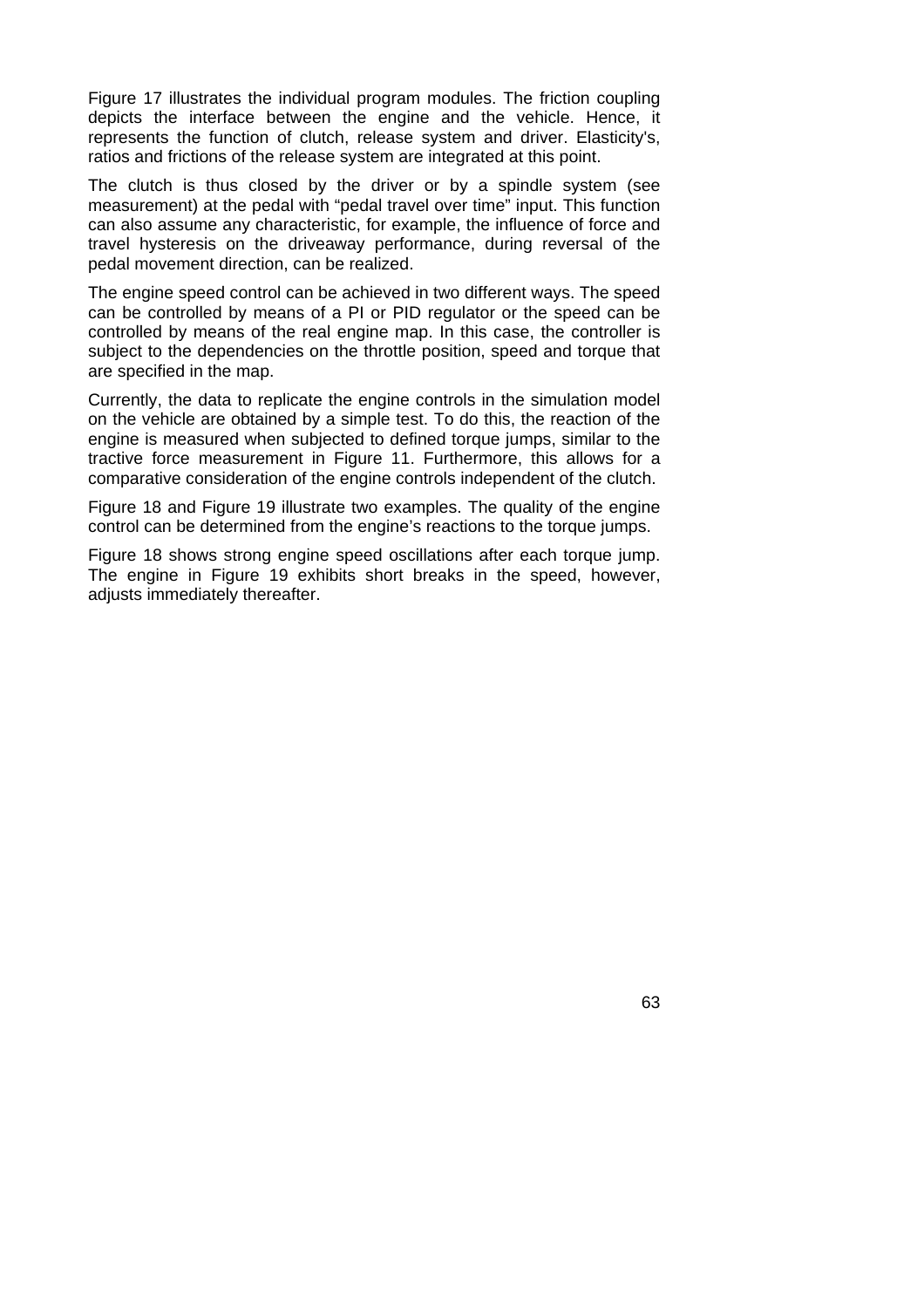

Figure 18 : Identification of an idle controller (Vehicle 1)



Figure 19 : Identification of an idle controller (Vehicle 2)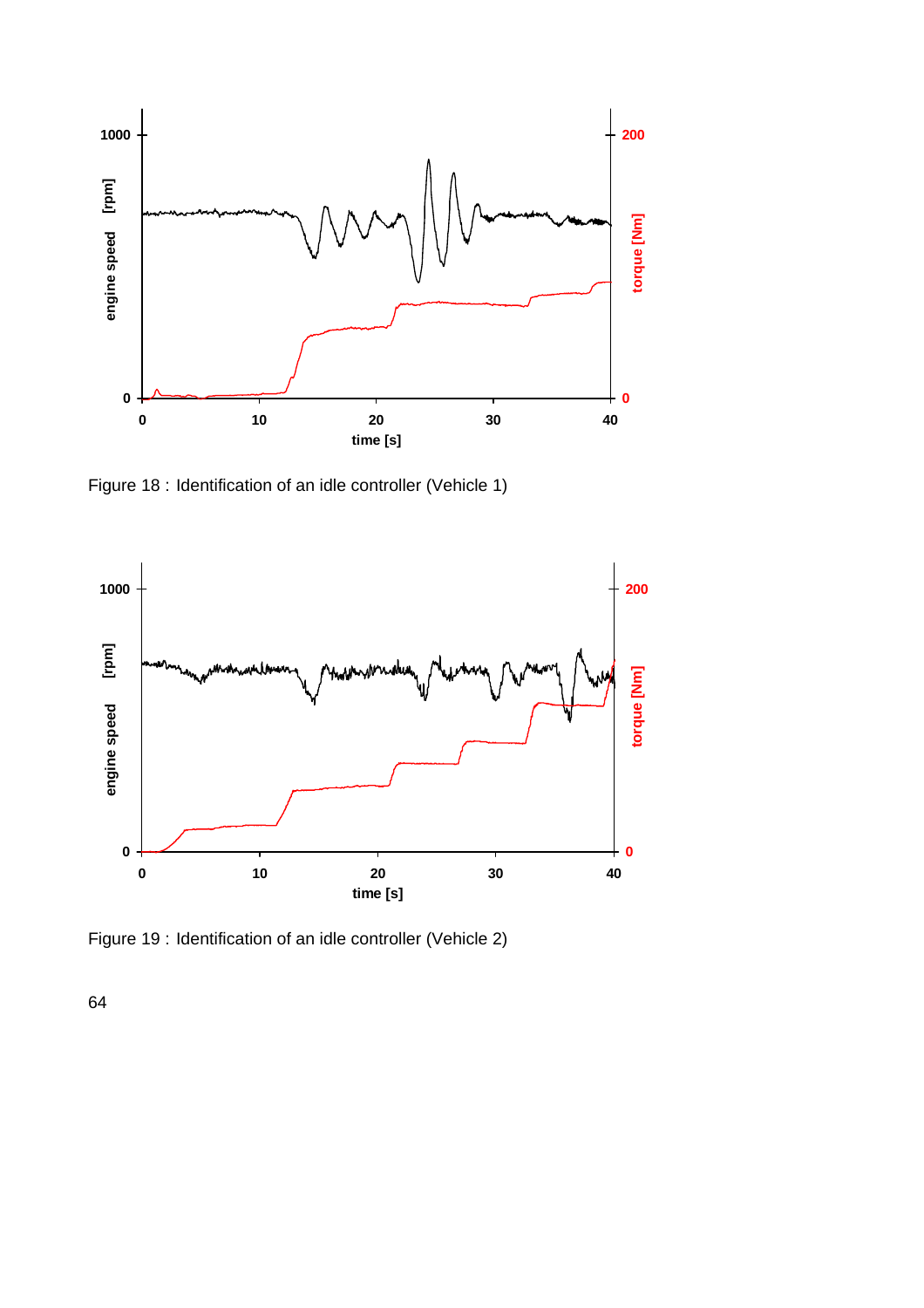Of course, the engine control with all of its special cases can only be mapped and influenced with limited accuracy. However, concrete suggestions on how the driveaway characteristics of a vehicle can be improved can be made based on the simulations.

The other influences from the drive train and release system can be simulated very precisely and can be evaluated with regard to their influence.

Several examples are illustrated in Figure 20 to Figure 22. A real vehicle was used as the basis. Three different engine controls were simulated for the variations.

The limit engagement speed on the clutch pedal (PGEG), which is shown as the y-axis in the bar chart, was evaluated. The limit engagement speed should lie above the limit value of 25 mm/s so that the engine will not stall too easily during engagement.



Figure 20: Variation of the clutch torque curve

Figure 20 illustrates the influence of different clutch torque curves. In this case, even the very shallow torque curve in characteristic curve **a** could only have been managed with the control parameters of controller III.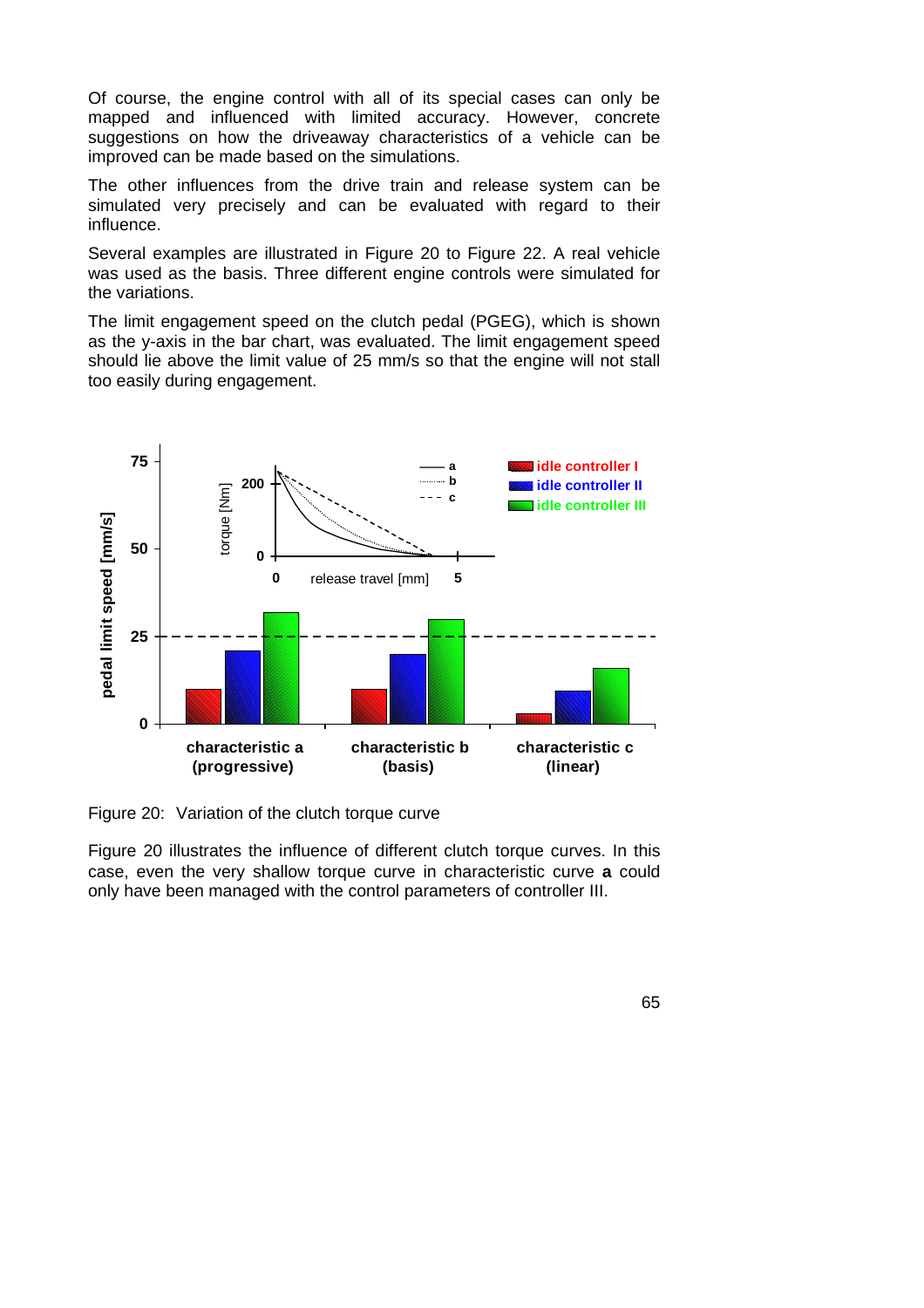

Figure 21: Variation of the reduced vehicle mass

Figure 21 illustrates the influence of the vehicle mass reduced to the transmission input shaft. The translational vehicle mass was converted along with the transmission and differential ratio as well as with the rolling radius of the tires, into a rotary mass. In particular, a "long axle", which leads to high reduced vehicle mass moments of inertia, leads to driveaway problems here insofar as this was not compensated for by other parameters.

Figure 22 illustrates the influence of the engine side rotating masses on a vehicle's pedal limit speed. The lower the engine-side rotating mass, the less centrifugal energy available for the driveaway process.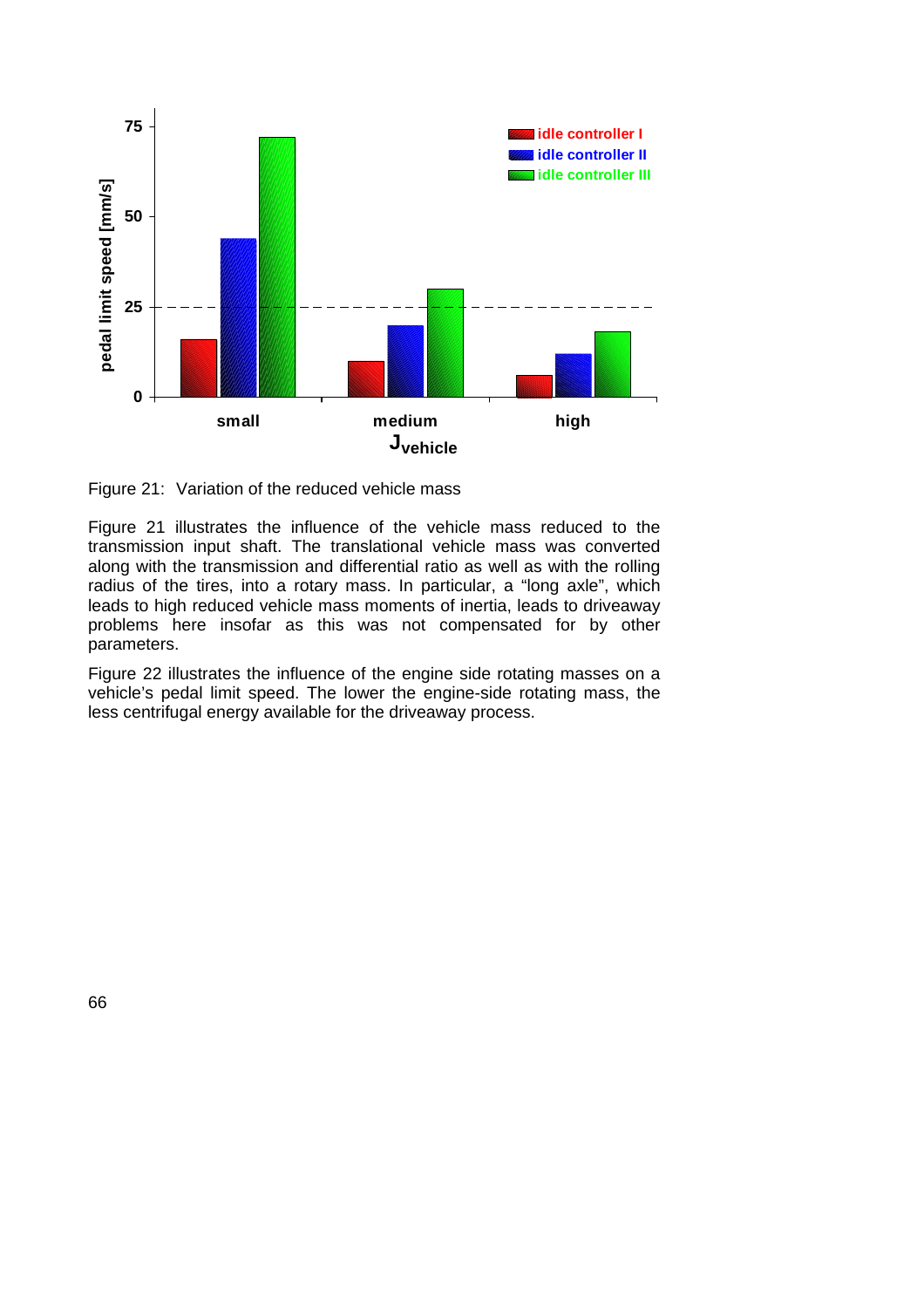

Figure 22: Variation of the engine-side rotating mass

These examples should illustrate that the effect of all of the important parameters were included in the simulation and that predictions can thus be acted upon.